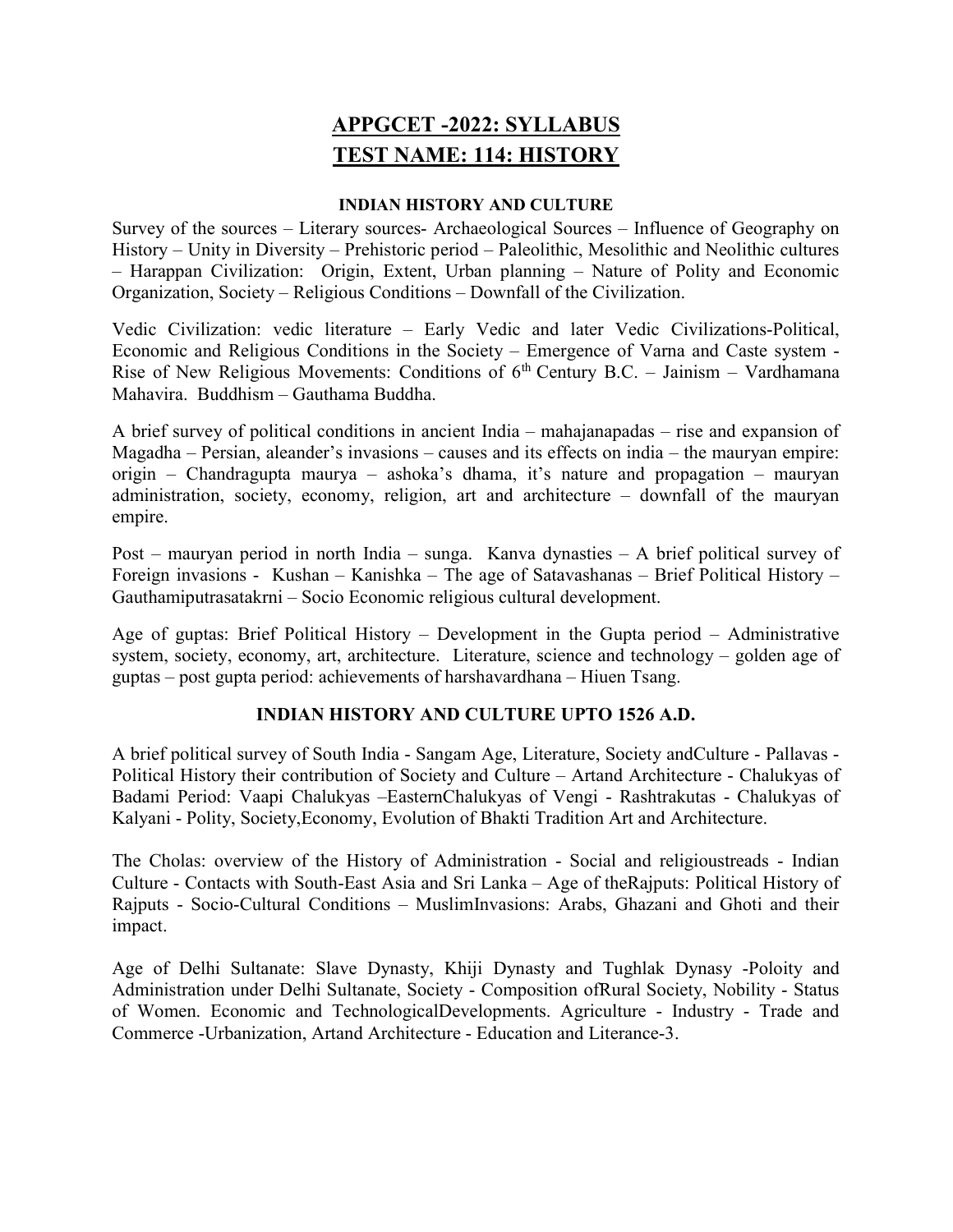Impact of Islam on Indian Society and culture - Bhakti and Sufi Movements -Ramanujacharya Kabir, Meerabai - Emergence of Composite Culture. TheKakaatiya: Outline of Political History Religious conditions, and architecture,Literature

Vijayanagara Empire: Brief Political History - Balamani - Vijayanagara RelationsSrikrishnadevaraya - Administration Society. Development of LiteractureReferences - Sum - II Books:Telugu Academy Text Books - Indian History andCulture – I

### LATE MEDIEVAL & COLONIAL HISTORY OF INDIA (1526 to 1857 A. D.) (History and Culture of India (1526 – 1857))

India from 1526 to 1707 A. D.: Emergence of Mughal Empire - Sources, Conditionsin India on the eve of Babur's invasion, Brief Summary of Mughal Polity – SherShah & Sur Interregnum – Expansion & Consolidation of Mughal Empire – Rise ofMarathas &Peshwas.

Administration, Economy, Society and Cultural Developments under the Mughals – Disintegration of Mughal Empire.

India under Colonial Hegemony: Beginning of European Settlements – Anglo-French Struggle – Policies of Expansion - Subsidiary Alliance & Doctrine of Lapse -Consolidation of British Empire in India up to 1857 A. D.

Economic Policies of the British (1757-1857): Land Revenue Settlements –Commercialization of Agriculture – Impact of Industrial Revolution on IndianIndustry; Administration of the Company – Regulating Charter Acts; Cultural & Social Policies: Humanitarian Measures & Spread of Modern Education.

Anti-Colonial Upsurge –Peasant & Tribal Revolts - 1857 Revolt – Causes, Nature&Consequences.

## SOCIAL REFORM MOVEMENT & FREEDOM STRUGGLE (1857 to 1947 A.D.) (History and Culture of India (1857 – 1947))

Social, Religious & Self-Respect Movements: Social & Cultural Awakening –Brahma Samaj, Arya Samaj, Theosophical Society, Ramakrishna Mission, AligarhMovement – Emancipation of Women – Struggle Against Caste: JyotibaPhule,Narayana Guru, Periyar, Dr. B. R. Ambedkar.

Growth of Nationalism in the  $2<sup>nd</sup>$  Half of 19th Century – Impact of British ColonialPolicies under Viceroys' Rule and the Genesis of Freedom Movement – Birth ofIndian National Congress.

Freedom Struggle from 1885 to 1920: Moderate Phase –– Partition of Bengal -Emergence of Militant Nationalism –Swadeshi & Boycott Movement – Home RuleMovement.

Freedom Struggle from 1920 to 1947: Gandhiji's Role in the National Movement – Revolutionary Movement –Subhas Chandra Bose.